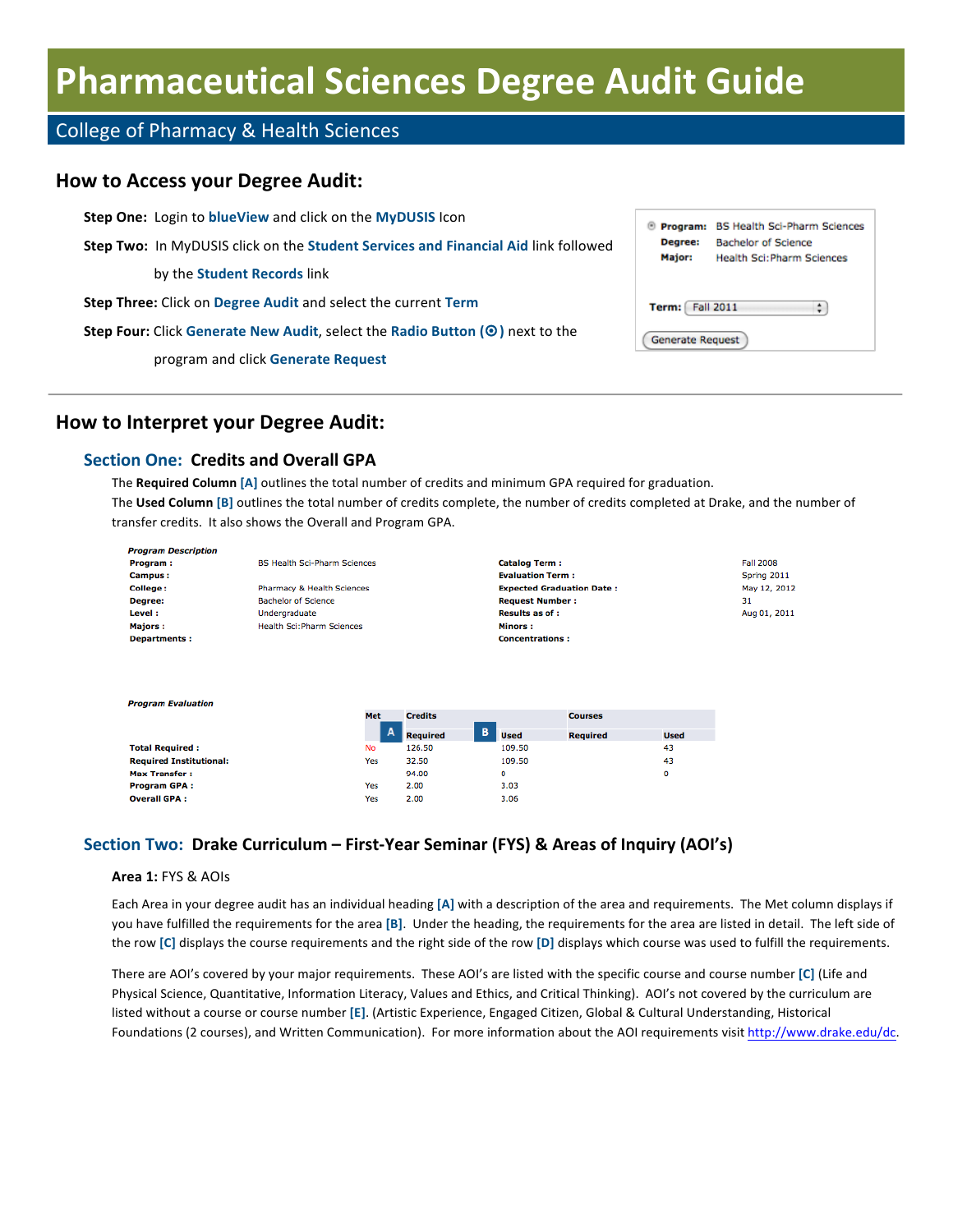A

|                                      | Met | <b>Credits</b>  |             | <b>Courses</b>  |             |  |
|--------------------------------------|-----|-----------------|-------------|-----------------|-------------|--|
| Area : Drake Curriculum-FYS/AOI-HSCI |     | <b>Required</b> | <b>Used</b> | <b>Required</b> | <b>Used</b> |  |
| <b>Total Required:</b>               | No  |                 | 26.00       | 14              |             |  |

Area Description<br>To view course listings, see www.drake.edu/dc (AOI listing). Clinical/Applied Sciences and Pharmaceutical Sciences Tracks require MATH 050.

|     | <b>Detail Requirements</b><br><b>Met Condition</b><br><b>Rule Subject</b><br>LIFE<br>l BIO<br>c<br><b>CHEM</b><br><b>PHSC</b><br>Yes AND<br><b>FYS</b><br>Yes AND<br><b>AND</b><br><b>HSCI</b><br><b>VE</b><br><b>HSCI</b><br><b>INFO</b><br>Yes AND<br><b>MATH</b><br>Yes AND<br><b>OUAN</b><br><b>CRIT</b><br><b>STAT</b><br>Yes AND<br><b>AND</b><br>ART AOI or MUS (3cr)<br>CITZ AOI<br>Yes AND |                 |  |                  |         |      |                                  |                         |             |                       |     |                                |                  |                |   |                     |
|-----|-----------------------------------------------------------------------------------------------------------------------------------------------------------------------------------------------------------------------------------------------------------------------------------------------------------------------------------------------------------------------------------------------------|-----------------|--|------------------|---------|------|----------------------------------|-------------------------|-------------|-----------------------|-----|--------------------------------|------------------|----------------|---|---------------------|
|     |                                                                                                                                                                                                                                                                                                                                                                                                     |                 |  | <b>Attribute</b> |         |      | <b>Low High Required Credits</b> | <b>Required Courses</b> | <b>Term</b> | <b>Subject Course</b> |     | Title                          | <b>Attribute</b> | <b>Credits</b> |   | <b>Grade Source</b> |
| Yes |                                                                                                                                                                                                                                                                                                                                                                                                     |                 |  |                  | 012 013 |      |                                  |                         | 201320 BIO  |                       | 013 | GEN/PRE-PROFESSIONAL BIO II    | LIFE             | 3.00           | А | н                   |
|     |                                                                                                                                                                                                                                                                                                                                                                                                     |                 |  |                  | 001     | 001L |                                  | z                       | 201420      | <b>CHEM</b>           | 108 | ORGANIC CHEMISTRY II           | <b>PHSC</b>      | 3.00           | А | н                   |
|     |                                                                                                                                                                                                                                                                                                                                                                                                     |                 |  |                  |         |      |                                  |                         | 201420      | <b>CHEM</b>           | 110 | ORGANIC CHEM LAB II            | PHSC             | 1.00           | в | н                   |
|     |                                                                                                                                                                                                                                                                                                                                                                                                     |                 |  |                  | $0-$    | 099  |                                  |                         | 201310 FYS  |                       | 005 | <b>FALL2 "THE FUTURE"</b>      |                  | 3.00           | А | н                   |
| No. |                                                                                                                                                                                                                                                                                                                                                                                                     |                 |  |                  | 105     |      |                                  |                         |             |                       |     |                                |                  |                |   |                     |
|     |                                                                                                                                                                                                                                                                                                                                                                                                     |                 |  |                  | 172     |      |                                  |                         | 201510 HSCI |                       | 172 | <b>EVALUATING RESEARCH</b>     | <b>INFO</b>      | 3.00           |   | R                   |
|     |                                                                                                                                                                                                                                                                                                                                                                                                     |                 |  |                  | 028 050 |      |                                  |                         | 201310 MATH |                       | 050 | <b>CALCULUS I</b>              | <b>QUAN</b>      | 4.00           | A | н                   |
|     |                                                                                                                                                                                                                                                                                                                                                                                                     |                 |  |                  | 060 072 |      |                                  |                         | 201410 STAT |                       | 060 | STATISTICS FOR THE LIFE SCIENC | <b>CRIT</b>      | 3.00           | A | н                   |
| No  |                                                                                                                                                                                                                                                                                                                                                                                                     |                 |  |                  |         |      |                                  |                         |             |                       |     |                                |                  |                |   |                     |
|     |                                                                                                                                                                                                                                                                                                                                                                                                     |                 |  |                  |         |      |                                  |                         | 201420 INTD |                       | 087 | DISEASE, DIALOGUE, & DEMOCRACY | <b>CITZ</b>      | 3.00           | A | н                   |
| No  | <b>AND</b>                                                                                                                                                                                                                                                                                                                                                                                          | <b>GLOB AOI</b> |  |                  |         |      |                                  |                         |             |                       |     |                                |                  |                |   |                     |
| No  | <b>AND</b>                                                                                                                                                                                                                                                                                                                                                                                          | HISF AOI        |  |                  |         |      |                                  |                         | 201510 HIST |                       | 001 | PASSAGES TO 1750               | HI-B             | 3.00           |   | R                   |
| No  | <b>AND</b>                                                                                                                                                                                                                                                                                                                                                                                          | <b>WRIT AOI</b> |  |                  |         |      |                                  |                         |             |                       |     |                                |                  |                |   |                     |
|     |                                                                                                                                                                                                                                                                                                                                                                                                     |                 |  |                  |         |      |                                  |                         |             |                       |     | <b>Total Credits and GPA:</b>  |                  | 26.00 3.95     |   |                     |
|     |                                                                                                                                                                                                                                                                                                                                                                                                     |                 |  |                  |         |      |                                  |                         |             |                       |     |                                |                  |                |   |                     |

#### **Section Three:** Health Sciences Requirements

#### Area 2: General Health Sciences Requirements

General Health Sciences requirements are courses required by all three tracks in health sciences program. Note: HSCI 020, HSCI 025, HSCI 055, and HSCI 105 (Issues in Health Sciences I - IV) must be completed prior to the senior year. HSCI 172: Evaluating Research is completed during the fall semester of the junior year, and HSCI 155: Issues in Health Sciences V is completed during the spring semester of the senior year.

| <b>Area Requirements</b>                  |     |                 |             |                 |             |
|-------------------------------------------|-----|-----------------|-------------|-----------------|-------------|
|                                           | Met | <b>Credits</b>  |             | <b>Courses</b>  |             |
| <b>Area: Health Sciences Requirements</b> |     | <b>Required</b> | <b>Used</b> | <b>Required</b> | <b>Used</b> |
| <b>Total Required:</b>                    | No  |                 | 26.50       | 14              |             |

**Area Description** 

Requirements for all Health Science majors.

| <b>Detail Requirements</b> |  |
|----------------------------|--|
|----------------------------|--|

|     | <b>Met Condition</b> |             |      | Rule Subject Attribute Low High Required Credits | <b>Required Courses</b> | <b>Term</b> | <b>Subject Course Title</b> |      |                                    | <b>Attribute Credits Grade Source</b> |            |   |   |
|-----|----------------------|-------------|------|--------------------------------------------------|-------------------------|-------------|-----------------------------|------|------------------------------------|---------------------------------------|------------|---|---|
| Yes |                      | <b>BIO</b>  | 012  |                                                  |                         | 201210 BIO  |                             | 012  | GENERAL/PRE-PROFESSIONAL BIO I     |                                       | 3.00       | в | н |
|     | Yes AND              | <b>BIO</b>  | 012L |                                                  |                         | 201210 BIO  |                             | 012L | <b>GEN/PRE-PROF BIO I LAB</b>      |                                       | 1.00       | A | н |
|     | Yes AND              | <b>BIO</b>  | 013  |                                                  |                         | 201220 BIO  |                             | 013  | <b>GEN/PRE-PROFESSIONAL BIO II</b> |                                       | 3.00       | A | н |
|     | Yes AND              | <b>BIO</b>  | 013L |                                                  |                         | 201220 BIO  |                             | 013L | <b>GEN/PRE-PRO BIOLOGY II LAB</b>  |                                       | 1.00       | A | н |
|     | Yes AND              | <b>CHEM</b> | 001  |                                                  |                         | 201210 CHEM |                             | 001  | <b>GEN CHEMISTRY I</b>             |                                       | 3.00       | A | н |
|     | Yes AND              | <b>CHEM</b> | 002  |                                                  |                         | 201220 CHEM |                             | 002  | <b>GEN CHEMISTRY II</b>            |                                       | 3.00       | в | н |
|     | Yes AND              | <b>CHEM</b> | 003  |                                                  |                         | 201210 CHEM |                             | 003  | <b>GENERAL CHEM LAB I</b>          |                                       | 1.00       | A | н |
|     | Yes AND              | <b>CHEM</b> | 004  |                                                  |                         | 201220 CHEM |                             | 004  | <b>GENERAL CHEM LAB II</b>         |                                       | 1.00       | A | н |
|     | Yes AND              | <b>HSCI</b> | 020  |                                                  |                         | 201210 HSCI |                             | 020  | <b>ISSUES IN HEALTH SCIENCES I</b> |                                       | 1.50       | A | н |
|     | Yes AND              | <b>HSCI</b> | 025  |                                                  |                         | 201220 HSCI |                             | 025  | ISSUES IN HEALTH SCIENCES II       |                                       | 3.00       | A | н |
|     | Yes AND              | <b>HSCI</b> | 055  |                                                  |                         | 201310 HSCI |                             | 055  | ISSUES IN HEALTH SCIENCES III      |                                       | 3.00       | A | н |
|     | No AND               | <b>HSCI</b> | 105  |                                                  |                         |             |                             |      |                                    |                                       |            |   |   |
|     | No AND               | <b>HSCI</b> | 155  |                                                  |                         |             |                             |      |                                    |                                       |            |   |   |
|     | Yes AND              | <b>HSCI</b> | 172  |                                                  |                         | 201410 HSCI |                             | 172  | <b>EVALUATING RESEARCH</b>         |                                       | 3.00       |   | R |
|     |                      |             |      |                                                  |                         |             |                             |      | <b>Total Credits and GPA:</b>      |                                       | 26.50 3.74 |   |   |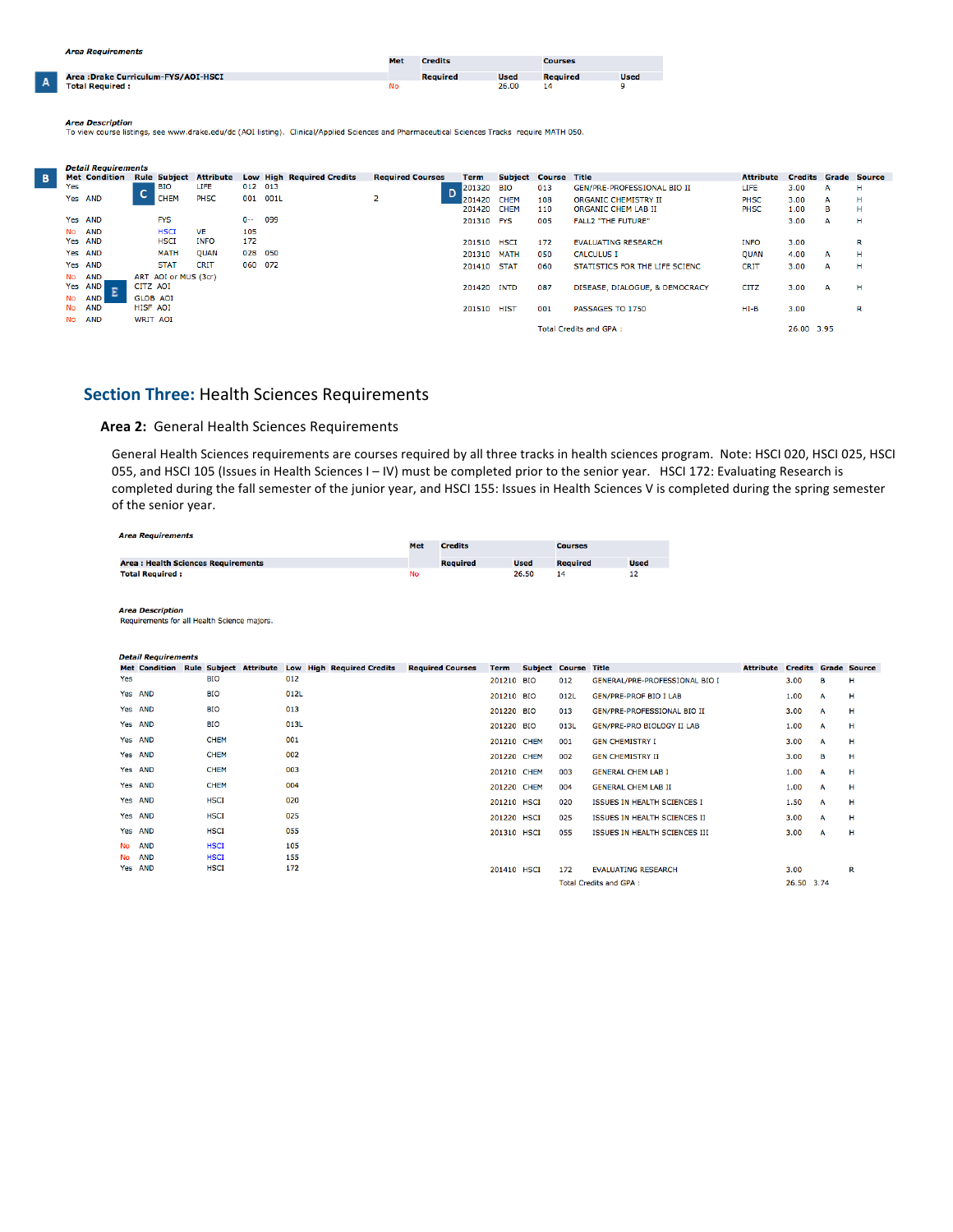#### Area 3: Pharmaceutical Sciences Track Requirements

Pharmaceutical Sciences requirements are specific to the Pharmaceutical Sciences Track. Note: The Pharmaceutical Sciences curriculum is sequenced and must be followed closely. Utilize the Pharm Sci curriculum guide at

http://www.drake.edu/cphs/programs/bachelorofscienceinhealthsciences/ to ensure courses are taken in the correct order.

| Met | <b>Credits</b> |             | <b>Courses</b>  |             |  |  |
|-----|----------------|-------------|-----------------|-------------|--|--|
|     | Required       | <b>Used</b> | <b>Required</b> | <b>Used</b> |  |  |
| No  | 55.00          | 48.00       | 20              |             |  |  |
|     |                |             |                 |             |  |  |

**Area Description** 

Requirements for the Health-Sciences Pharmaceutical Sciences Track

| <b>Detail Requirements</b> |                 |                |                                          |                                                                      |   |             |     |                                 |                                       |            |              |   |
|----------------------------|-----------------|----------------|------------------------------------------|----------------------------------------------------------------------|---|-------------|-----|---------------------------------|---------------------------------------|------------|--------------|---|
| <b>Met Condition Rule</b>  |                 | <b>Subject</b> | <b>Attribute</b>                         | Low High Required Credits Required Courses Term Subject Course Title |   |             |     |                                 | <b>Attribute Credits Grade Source</b> |            |              |   |
| Yes                        |                 | <b>BIO</b>     |                                          | 095                                                                  |   | 201020 BIO  | 095 | MEDICAL MICROBIOLOGY            |                                       | 3.00       | A            | н |
| Yes AND                    |                 | CHEM           |                                          | 097 110                                                              | 4 | 201010 CHEM | 107 | <b>ORGANIC CHEMISTRY I</b>      |                                       | 3.00       | в            | н |
|                            |                 |                |                                          |                                                                      |   | 201020 CHEM | 108 | <b>ORGANIC CHEMISTRY II</b>     |                                       | 3.00       | A            | н |
|                            |                 |                |                                          |                                                                      |   | 201010 CHEM | 109 | ORGANIC CHEM LAB I              |                                       | 1.00       | в            | н |
|                            |                 |                |                                          |                                                                      |   | 201020 CHEM | 110 | ORGANIC CHEM LAB II             |                                       | 1.00       | в            | н |
| Yes AND                    |                 | <b>ECON</b>    |                                          | 001                                                                  |   | 201405 ECON | 001 | PRINCIPLES OF MACROECONOMICS    |                                       | 3.00       | $\mathbf{A}$ | н |
| No AND                     |                 | <b>HSCI</b>    |                                          | 152                                                                  |   |             |     |                                 |                                       |            |              |   |
| Yes AND                    |                 | <b>HSCI</b>    |                                          | 163                                                                  |   | 201120 PHAR | 133 | PRINCIPLES OF DRUG ACTION I     |                                       | 4.00       | A            | н |
| Yes AND                    |                 | <b>HSCI</b>    |                                          | 188                                                                  |   | 201410 HSCI | 188 | PHARM SCI SEMINAR I             |                                       | 1.00       |              | R |
| No AND                     |                 | <b>HSCI</b>    |                                          | 189                                                                  |   |             |     |                                 |                                       |            |              |   |
| Yes AND                    |                 | <b>MATH</b>    |                                          | 050                                                                  |   | 201010 MATH | 050 | <b>CALCULUS I</b>               |                                       | 4.00       | в            | н |
| Yes AND                    |                 | <b>PHAR</b>    |                                          | 130                                                                  |   | 201110 PHAR | 130 | <b>BIOCHEMISTRY</b>             |                                       | 4.00       | A            | н |
| Yes AND                    |                 | PHAR           |                                          | 131                                                                  |   | 201110 PHAR | 131 | INTRODUCTION TO PHARM SCIENCES  |                                       | 3.00       | в            | н |
| Yes AND                    |                 | <b>PHAR</b>    |                                          | 138                                                                  |   | 201120 PHAR | 138 | PHARMACEUTICAL CALCULATIONS     |                                       | 2.00       | A            | н |
| Yes AND                    |                 | <b>PHAR</b>    |                                          | 140                                                                  |   | 201120 PHAR | 140 | PHARMACEUTICS I                 |                                       | 2.00       | в            | н |
| Yes AND                    |                 | PHAR           |                                          | 142                                                                  |   | 201210 PHAR | 142 | PHARMACOKINETICS I              |                                       | 3.00       | в            | н |
| Yes AND                    |                 | <b>STAT</b>    |                                          | 060                                                                  |   | 201020 STAT | 060 | STATISTICS FOR THE LIFE SCIENC. |                                       | 3.00       | в            | н |
| Yes AND                    | HSCI 194 or 196 |                |                                          |                                                                      |   | 201410 HSCI | 194 | <b>SENIOR RESEARCH I</b>        |                                       | 4.00       |              | R |
| No AND                     | HSCI 195 or 197 |                |                                          |                                                                      |   |             |     |                                 |                                       |            |              |   |
| Yes AND                    |                 |                | PHYSIOLOGY HSCI 125, PHAR 125 or BIO 129 |                                                                      |   | 201110 PHAR | 125 | PHYSIOLOGY                      |                                       | 4.00       | A            | н |
|                            |                 |                |                                          |                                                                      |   |             |     | <b>Total Credits and GPA:</b>   |                                       | 48.00 3.53 |              |   |

### **Section Four: Elective Requirements**

#### Area 4: Science Electives (11 credits required)

Sciences Electives are upper-level courses that allow students to focus on specific topics within health care or the general sciences. Courses in Health Sciences, Pharmacy, Biology, Chemistry, Physics, and Psychology count toward Sciences Electives credits. Utilize the Used Column [A] to track the number of credits you have completed in this area. Once you have completed the required number of credits, the Met Column [B] will change from "no" to "yes"

**Attribute Credits Grade Source** 

R

R

3.00

 $1.00$ 

 $4.00 \t 0.00$